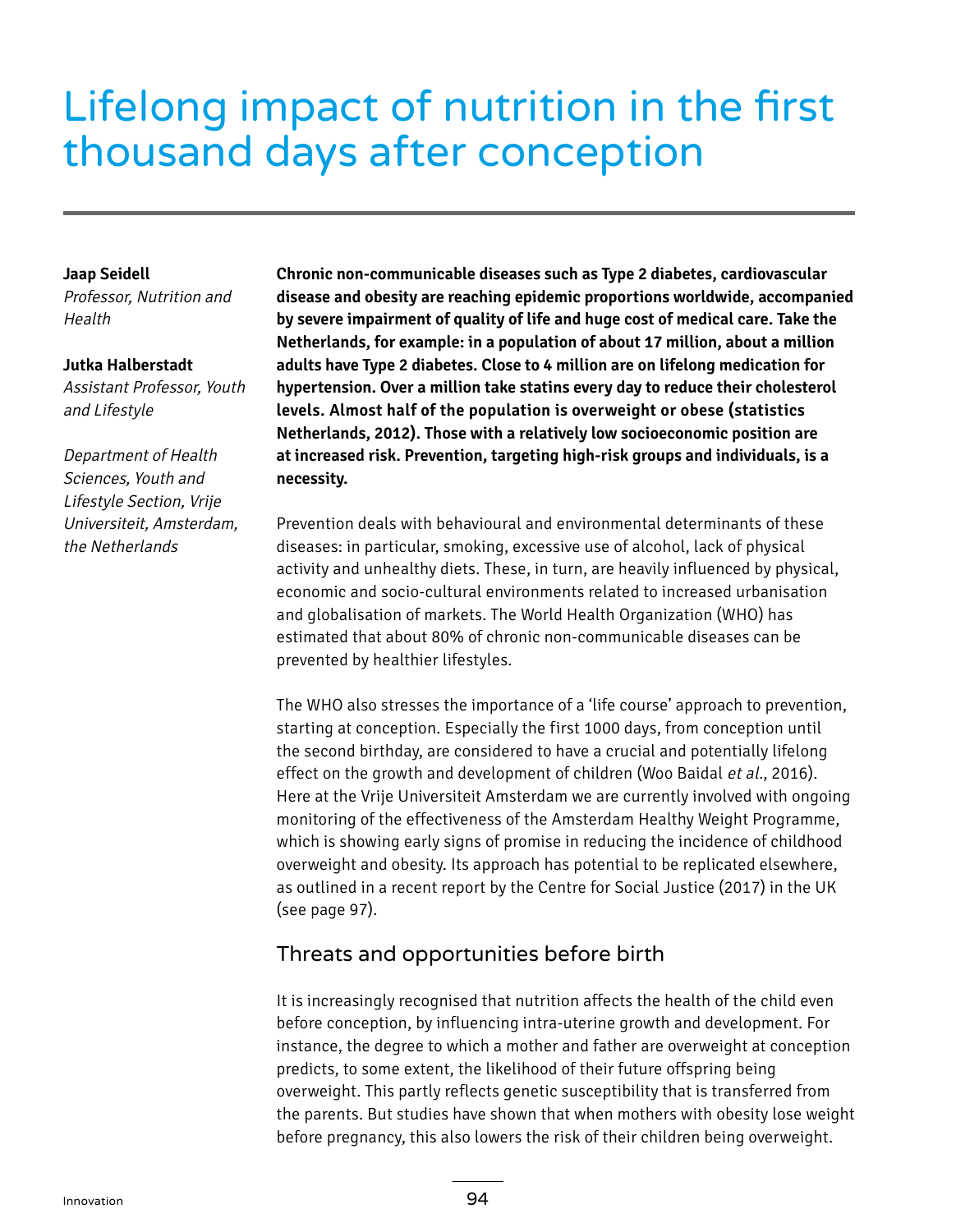The intra-uterine environment may affect the metabolic programming in the foetus: in an obese mother, for example, this could lead to insulin resistance, low muscle mass and reduced metabolic rate, all of which can predispose the child to future risk of obesity and Type 2 diabetes.

Some effects of intra-uterine nutrition are mediated by epigenetic effects of nutrients. Epigenetics describes the cellular processes that determine whether a certain gene will be transcribed and translated into its corresponding protein. It is a specific kind of metabolic programming, which occurs through DNA methylation. Food containing nutrients that can act as methyl donors, such as folic acid and choline, may be of particular interest in this regard. These epigenetic changes may have lifelong effects and even may have transgenerational consequences. This means that, for instance, effects of malnutrition during pregnancy not only affects the health of the offspring but also of the grandchildren. An example was recently demonstrated by the Dutch Hungerwinter project (Tobi et al., 2018): more than 70 years after the Second World War, children of mothers who during their pregnancy were exposed to famine during the final stages of the German occupation still showed epigenetic changes in a number of genes relating to energy metabolism and glucose regulation. Further research is needed in this fascinating area.

In addition to the mother being overweight at conception, excessive weight gain by the mother during pregnancy also has adverse effects. It increases her risk of gestational diabetes and hypertension, which may lead to obstetric complications and further exacerbate the child's future risk of chronic diseases. On the other hand, lack of nutrients during pregnancy, due to the mother's malnutrition, may lead to intra-uterine growth retardation that may impair organ development with a lasting effect on the child's metabolism. The changed metabolism, in turn, may predispose toward future increased risk for Type 2 diabetes and cardiovascular diseases.

# The first two years after birth are crucial too

After birth, nutrition continues to be important for the child's mental, physical and social growth and development (van Eijsden et al., 2015; Pietrobelli et al., 2017). Exclusive breastfeeding for at least four to six months is considered to provide optimal nutrition, and partial breastfeeding is to be encouraged up to one or two years of life. The quality of weaning foods after six months should secure optimal nutrition: not only optimal supply of nutrients, such as essential fatty acids, and adequate intakes of proteins, vitamins and minerals, but also the avoidance of foods rich in free sugars. In particular, sugary drinks seem to contribute to excessive consumption of calories, mainly because they do not affect appetite regulation effectively. This is a crucial stage for development of taste preferences and lasting attitudes towards certain foods. The texture of foods is also important in this phase, when the child is learning to chew and swallow fibre-rich and hard foods.

'It is already clear that nutrition in the first 1000 days is of prime importance for children's future health and well-being.'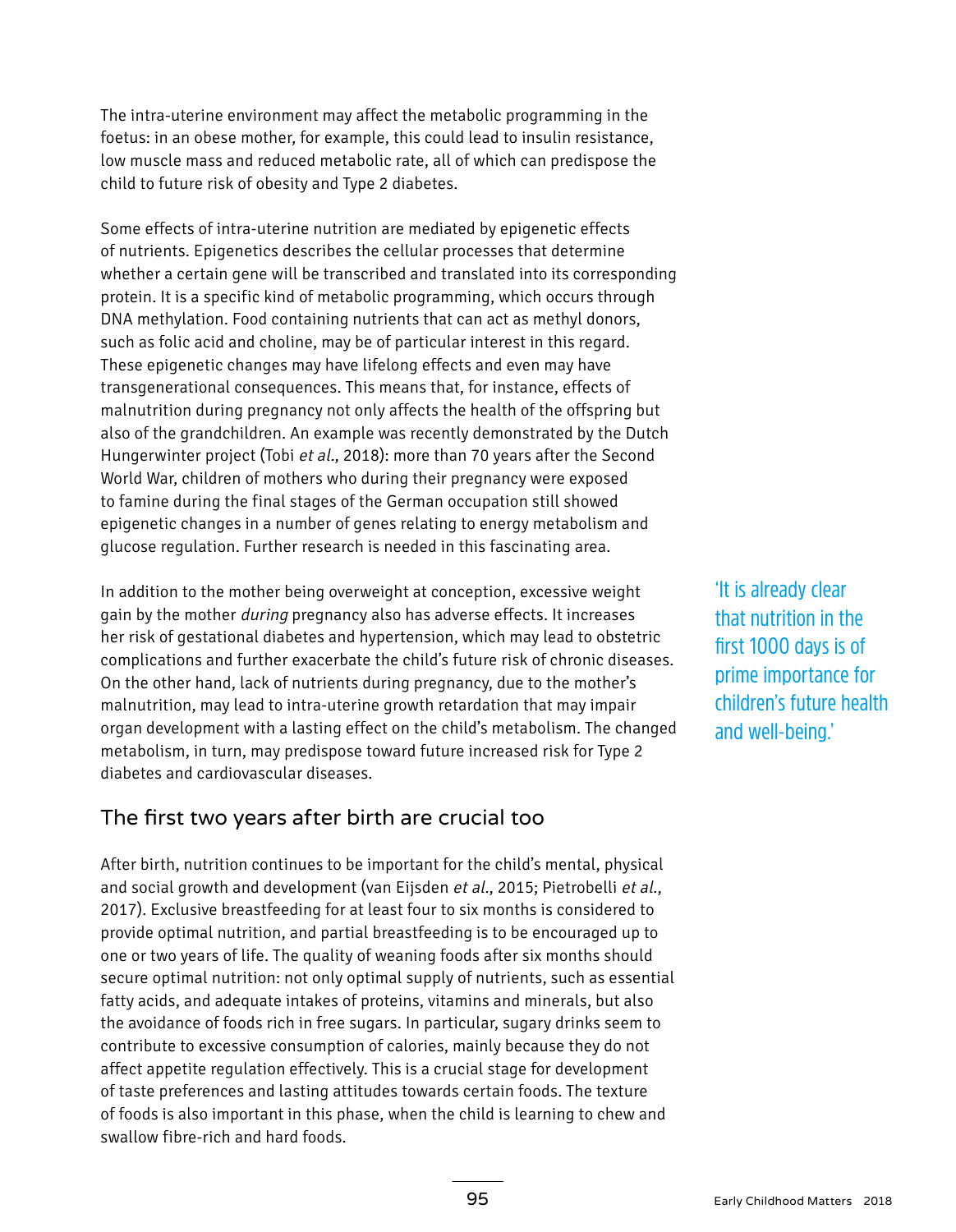

Photo: AAGG

Excessive weight gain of the child in the first year of life may indicate an increased risk of later being overweight or obese. Routine monitoring of linear growth and weight is important to identify high-risk patterns of growth, and may prompt early interventions to prevent weight problems later. It is not only dietary habits that are important. Lack of physical activity, chronic sleep deprivation and frequent use of antibiotics may contribute to the risk of obesity.

The effect of antibiotics points towards a potentially important role of the gut microbiome, the composition of which is largely determined by nutrition. Fibrerich products are considered to have beneficial effects on the diversity of bacteria in the intestine. Pre- and probiotics may have a positive effect on children's growth and development. This area of research is quickly developing and may lead to effective preventive interventions against chronic diseases in the future.

## Joint efforts for a healthy start

Although many details of the underlying mechanisms have still to be unravelled, it is already clear that nutrition in the first 1000 days is of prime importance for children's future health and well-being. Assuring optimal nutrition during this critical phase of life should be a priority in public health policy and in the practices of midwifery and youth healthcare.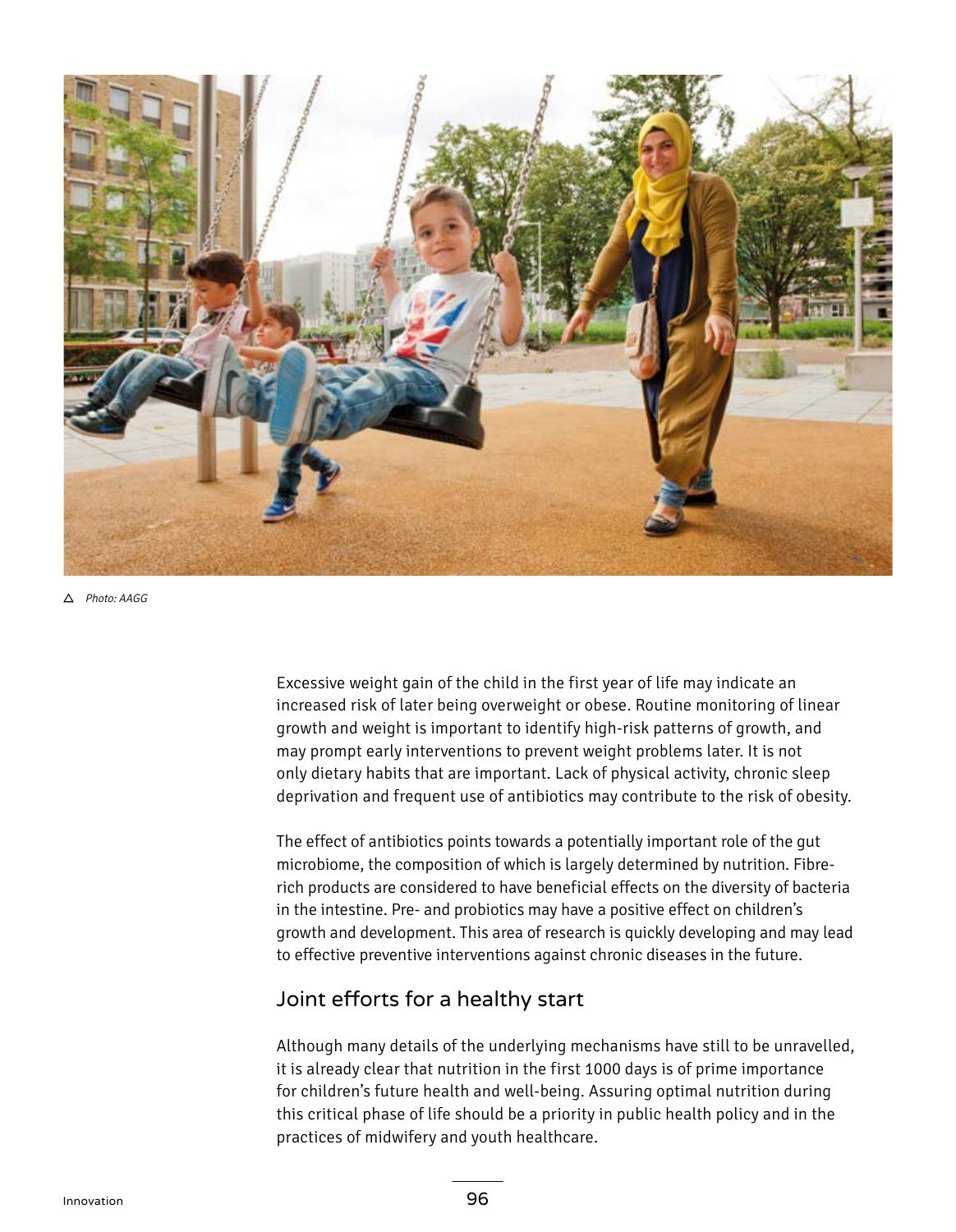# Learning from the Amsterdam Healthy Weight Programme

Extracts edited and abridged by Early Childhood Matters from Off the Scales: Tackling England's childhood obesity crisis, report published by the Centre for Social Justice, December 2017

Between 2013 and 2017, childhood obesity and overweight rates in Amsterdam went down by 12% for all children and by 18% among the most deprived children. The Amsterdamse Aanpak Gezond Gewicht (AAGG), ('Amsterdam Healthy Weight Programme'), demands attention because two of the main factors that have made it successful so far are transferable and replicable to other countries. These two factors are political leadership, and the adoption of a whole-systems, collective approach.

The lessons to be learned are not in what specific interventions were introduced, since they were based on what was appropriate and feasible in Amsterdam and its target neighbourhoods. Rather, the key lessons are in how the programme was introduced, how it was politically led and how a whole-systems approach was successfully implemented.

In 2012, Amsterdam City Council's Alderman and Deputy Mayor, Eric van der Burg, brought the municipality's political leaders together to commit to doing something bold and mission-led. In 2013, the AAGG was launched with the aim of supporting children and parents to be healthier by engaging with them alongside professionals and organisations that work with children or significantly influence their lifestyles. In contrast to a treatment-based approach, AAGG focuses on integrated, cross-sector and cross-departmental actions involving politicians, local authorities, schools, medical professionals, planning bodies, sports organisations, communities and neighbourhoods, charities, and the business sector.

The key principles of the programme are political leadership, focus on social impact, whole-systems, targeted learning development based on consistent monitoring, and value in professionals and professional training. Interventions take place during the first 1000 days (from conception to 2 years old), in schools (from preschool to secondary), in neighbourhoods (including targeting efforts and monitoring success), and in the creation of a healthy environment (including urban design and regulation of the food and drinks industry, such as restricting unhealthy marketing to children).

There was an understanding that the majority of families with obese or overweight children were often multi-problem families with multi-complex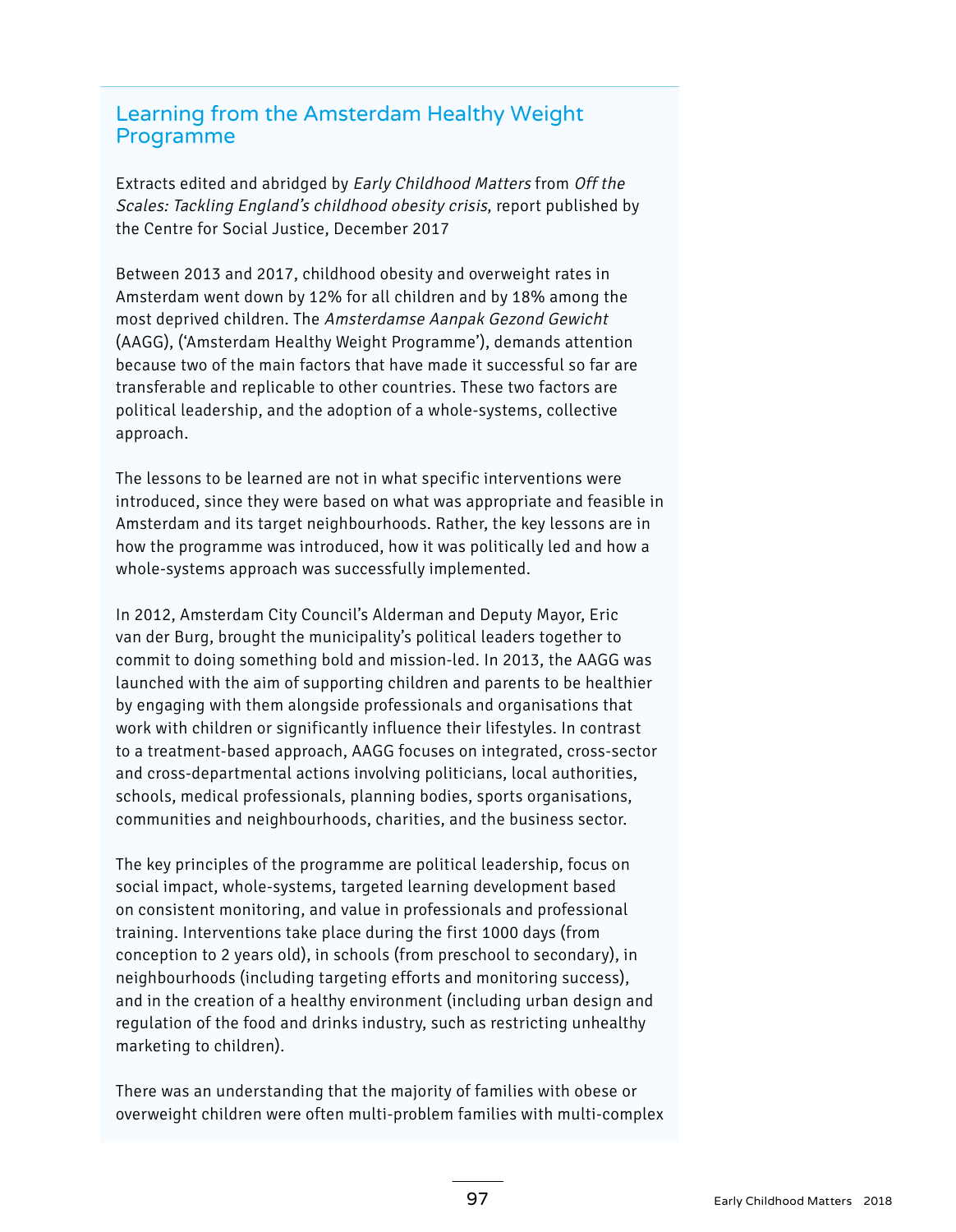needs, and so addressing the issue of childhood obesity was about more than just getting children to eat better and exercise more. It was about tackling the complex social issues behind unhealthy behaviours, such as mental health issues, poverty and lack of education.

The initial commitment to reduce childhood obesity did not include any funding commitments. This was a deliberate move by Alderman van der Burg, who believed the key to success was first to identify, draw upon and pool existing resources from across the various departments and sectors. Focus began on joining up existing services by identifying community-, school-, local government- and neighbourhood-led projects that already existed. The one initial cost was for the departments to each employ a programme or project manager who was paid for by the participating departments. By not putting a price on the project at the beginning, time for the joining up and mapping of existing services and opportunities was allowed. Funding down the line was then provided based on evidence, including identifiable gaps in support. A key feature of the AAGG is the joining-up of existing programmes and interventions, and the introduction of interventions to fill the gaps.

To build an effective long-term plan independent of political cycles, a crossdepartmental team, put together by the programme manager, developed a 20-year plan and model. Science and learning institutes play a key role. The programme's guiding principle is 'learning by doing, doing by learning'. The Vrije Universiteit Amsterdam is developing external monitoring tools to ensure independent monitoring of results. The programme and approach has constantly changed since it was introduced, which is considered to be a good thing, because it is an iterative process where interventions are constantly improved or changed for the better, and new interventions are introduced along the way where necessary.

## **AAGG intervention examples: the first 1000 days**

The programme recognises the importance of the first 1000 days (from conception to 2 years old), including maternal health during pregnancy for the health of a child. Support is provided in three main ways:

- 1 **Information** All parents of unborn children and children from birth to 4 years in Amsterdam receive information about healthy nutrition at all ages of their child's life.
- 2 **Connected care** All pregnant women and young parents have regular appointments with medical professionals (midwives, youth health care nurses, etc.). These professionals agree on the way to work together, share necessary information and use the same information for parents. Special focus lies in the detection of (a higher risk of) overweight and obesity before the age of 2 years.